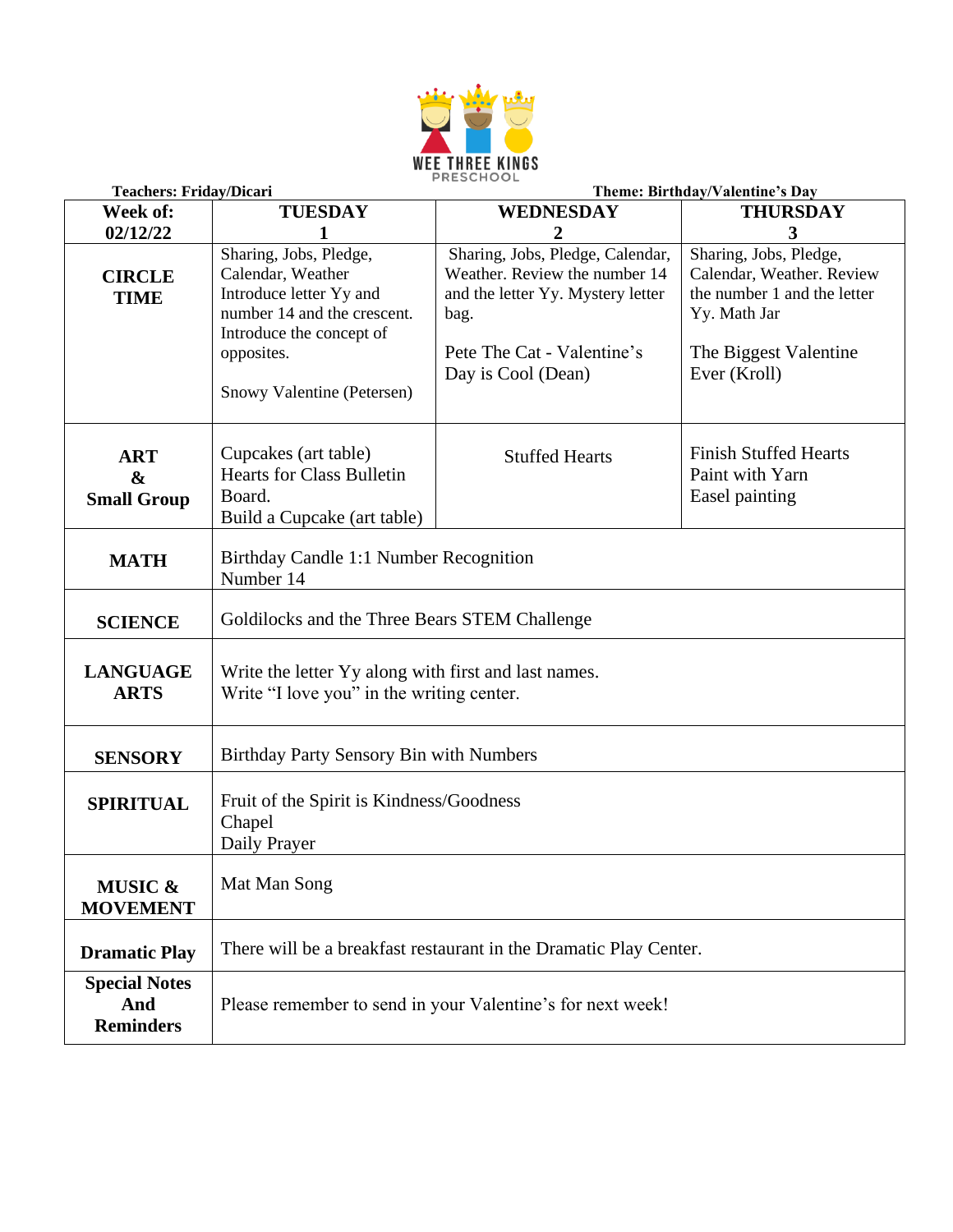

|                                                       | <b>Teachers: Friday/Dicari</b>                                                                                                                               |                                                                                                                                                                       | <b>Theme: Valentine's Day</b>                                                                       |
|-------------------------------------------------------|--------------------------------------------------------------------------------------------------------------------------------------------------------------|-----------------------------------------------------------------------------------------------------------------------------------------------------------------------|-----------------------------------------------------------------------------------------------------|
| Week of:                                              | <b>TUESDAY</b>                                                                                                                                               | <b>WEDNESDAY</b>                                                                                                                                                      | <b>THURSDAY</b>                                                                                     |
| 02/08/21                                              | 8                                                                                                                                                            | 9                                                                                                                                                                     | 10                                                                                                  |
| <b>CIRCLE</b><br><b>TIME</b>                          | Sharing, Jobs, Pledge,<br>Calendar, Weather<br>Introduce letter Zz and<br>number 14, introduce the<br>heart.<br>The Best Thing About<br>Valentine's (Hudson) | Sharing, Jobs, Pledge, Calendar,<br>Weather. Review the number<br>review and the letter Zz.<br>Mystery letter bag.<br>Love Monster and the Last<br>Chocolate (Bright) | Sharing, Jobs, Pledge,<br>Calendar, Weather. Review<br>the number 14 and the letter<br>Zz. Math Jar |
| <b>ART</b><br>$\boldsymbol{\&}$<br><b>Small Group</b> | Heart Collage at the Art Center<br>Paint Valentine's Bags                                                                                                    | Lacing Heart<br><b>Glitter Hearts</b>                                                                                                                                 | Valentine's Day Party!                                                                              |
| <b>MATH</b>                                           | Valentine's Day Roll and Cover<br>Number Review 1-15                                                                                                         |                                                                                                                                                                       |                                                                                                     |
| <b>SCIENCE</b>                                        | Valentine's Day STEM Challenge                                                                                                                               |                                                                                                                                                                       |                                                                                                     |
| <b>LANGUAGE</b><br><b>ARTS</b>                        | Write the letter Zz along with first and last names.<br>Write "I love you" in the writing center.                                                            |                                                                                                                                                                       |                                                                                                     |
| <b>SENSORY</b>                                        | Birthday Party Sensory Bin with Numbers                                                                                                                      |                                                                                                                                                                       |                                                                                                     |
| <b>SPIRITUAL</b>                                      | Fruit of the Spirit is Kindness/Goodness<br>Daily Prayer                                                                                                     |                                                                                                                                                                       |                                                                                                     |
| <b>MUSIC &amp;</b><br><b>MOVEMENT</b>                 | 5 Little Valentine's<br>Monkeys and Alligators<br>Muscle Room or Outdoor Play                                                                                |                                                                                                                                                                       |                                                                                                     |
| <b>Dramatic Play</b>                                  | There will be a breakfast restaurant in the Dramatic Play Center.                                                                                            |                                                                                                                                                                       |                                                                                                     |
| <b>Special Notes</b><br>And<br><b>Reminders</b>       | Our Valentine's Day Party will be on Thursday this week!                                                                                                     |                                                                                                                                                                       |                                                                                                     |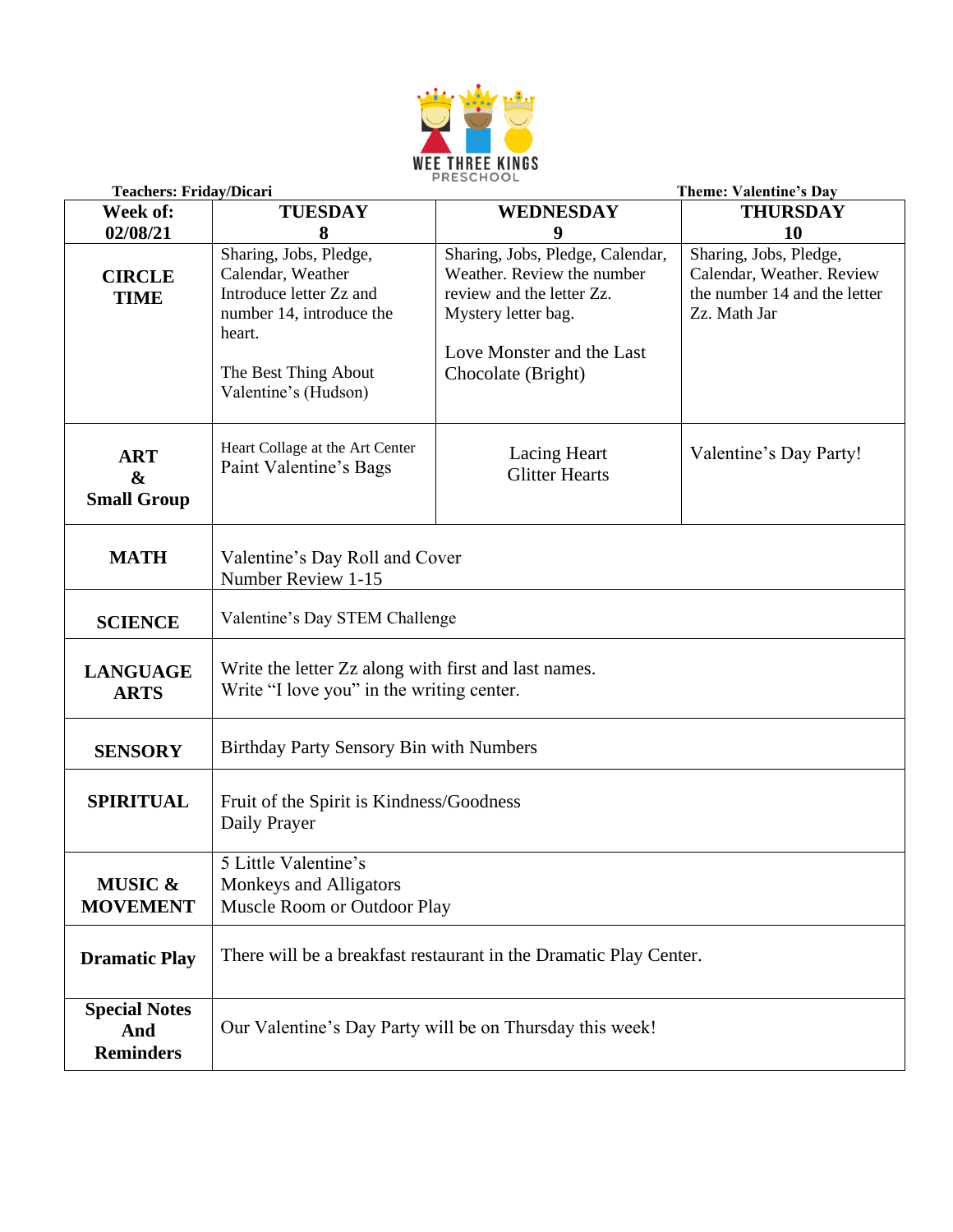

|                                                       | <b>Teachers: Friday/Dicari</b><br><b>Theme: Teeth</b>                                                         |                                                                                                                |                                                                                            |
|-------------------------------------------------------|---------------------------------------------------------------------------------------------------------------|----------------------------------------------------------------------------------------------------------------|--------------------------------------------------------------------------------------------|
| Week of:                                              | <b>TUESDAY</b>                                                                                                | <b>WEDNESDAY</b>                                                                                               | <b>THURSDAY</b>                                                                            |
| 02/15/21                                              | 15                                                                                                            | <b>16</b>                                                                                                      | 17                                                                                         |
| <b>CIRCLE</b><br><b>TIME</b>                          | Sharing, Jobs, Pledge,<br>Calendar, Weather<br>Introduce letter Cc and<br>number 16 and the pentagon.         | Sharing, Jobs, Pledge, Calendar,<br>Weather. Review the number 16<br>and the letter Cc. Mystery letter<br>bag. | Sharing, Jobs, Pledge,<br>Calendar, Weather. Review<br>the number 16 and the letter<br>Cc. |
|                                                       | Bear's Loose Tooth<br>(Wilson)                                                                                | Do You Think It's Easy Being<br>the Tooth Fairy? (Bell)                                                        | The Night Before the<br>Tooth Fairy (Wing)                                                 |
| <b>ART</b><br>$\boldsymbol{\&}$<br><b>Small Group</b> | Painting with<br>Toothbrushes<br>Write the letter Cc.                                                         | <b>Tooth Fairy Art</b><br>Name Assessment                                                                      | Paint a Tooth<br><b>Tooth Fairy Writing</b>                                                |
| <b>MATH</b>                                           | Sorting                                                                                                       |                                                                                                                |                                                                                            |
| <b>SCIENCE</b>                                        | <b>Our Teeth</b><br>Healthy vs. Unhealthy Foods<br>Egg Experiment                                             |                                                                                                                |                                                                                            |
| <b>WRITING</b>                                        | Practice writing the letter Cc along with First and Last names.<br>Healthy Teeth words in the Writing Center. |                                                                                                                |                                                                                            |
| <b>SENSORY</b>                                        | Dinosaur Sensory Bin                                                                                          |                                                                                                                |                                                                                            |
| <b>SPIRITUAL</b>                                      | Fruit of the Spirit is Kindness/Goodness<br>Daily Prayer                                                      |                                                                                                                |                                                                                            |
| <b>MUSIC &amp;</b><br><b>MOVEMENT</b>                 | <b>Brushing Song</b>                                                                                          |                                                                                                                |                                                                                            |
| <b>Dramatic Play</b>                                  | We will have a Taco Stand in our Dramatic Play.                                                               |                                                                                                                |                                                                                            |
| <b>Special Notes</b><br>And<br><b>Reminders</b>       |                                                                                                               |                                                                                                                |                                                                                            |